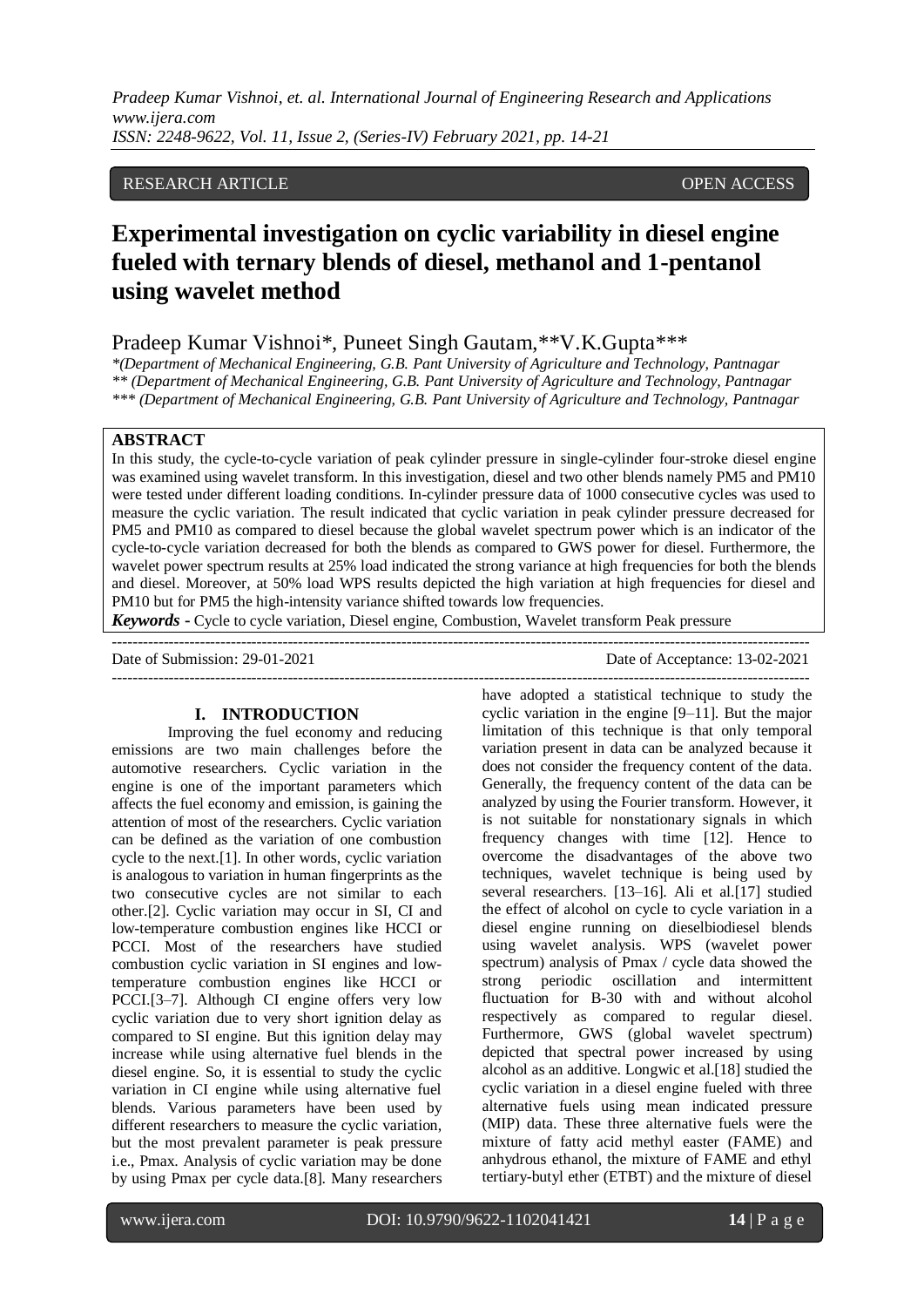and ETBT. The cyclic variation in diesel engine was investigated for each alternative fuel and at three engine speeds of 1200, 1600 and 2000 rpm. The results indicated that strong periodicity was observed when the engine was fueled with alternative fuels at all three speeds. Moreover, long periodicity was ascertained in the engine running on regular diesel only at highest speed. But intermittent fluctuation appeared at all three speeds. Ali et al. [19] again investigated the effect of diethyl ether addition to biodiesel-diesel blend (B-30) on cyclic variation in a diesel engine using wavelet analysis. They reported an increment in spectral power with the increase in diethyl ether percentage in the diesel-biodiesel blend (B-30). Yusri et al. [20] studied the cyclic variation in diesel engine running on diesel-butanol blends namely DBu-5 (95% diesel+5% butanol), DBu-10 (90% diesel+10% butanol) and DBu-15 (85% diesel+15% butanol). They observed that DBu-15 exhibit high engine cyclic variation by using the wavelet power spectrum. From previous studies, it may be concluded that Wavelets can be used to determine the amplitude as well as periodicities of cycle-to-cycle variations in combustion engines because wavelet transform offers a good spectral and temporal resolution. But very few studies are available about cyclic variation in CI engine especially fueled with alternative fuel blends. Moreover, most of the studies were conducted on non-stationary engines. So, the main objective of present work is the application of wavelet to find out cyclic variations in conventional stationary diesel engine and its ability to represent the abrupt changes and functions which are not localized in space and time.

## **II. EXPERIMENTAL SETUP AND METHODOLOGY**

A single-cylinder four-stroke conventional

Fig. 1: Schematic of the experimental setup

diesel engine with eddy current dynamometer was used as shown in Fig 1. The engine specifications are given in Table-1.

|  |  | <b>Table 1:</b> Engine Specifications |
|--|--|---------------------------------------|
|--|--|---------------------------------------|

| <b>Engine Characteristic</b> | Specifications   |
|------------------------------|------------------|
| Make/Model                   | Kirloskar TV1    |
| <b>Maximum Power</b>         | 3.7 kW @1500 RPM |
| Injection type               | Direct Injection |
| Number of cylinders          | Single           |
| Cylinder bore/Stroke         | 80/110 mm        |
| Compression ratio            | 16.5:1           |
| Fuel Injection timing        | -24 CAD a TDC    |
| Fuel Injection pressure      | 170 to 250 bar   |

An optical encoder of 1 CAD resolution was used to measure the crank position. A piezoelectric transducer was used to measure the in-cylinder pressure. A high-speed data acquisition (DAQ) (Manufacturer: National Instrument, USA) is used for recording the in-cylinder pressure data using LabVIEW based program. In-cylinder pressure data was recorded for 1000 cycles.

#### **1.1 WAVELET ANALYSIS**

Exhaust gas

A wavelet is a waveform of effectively limited duration that has an average value of zero. Mathematically it can be shown in Eq-(1)

$$
\int_{-\infty}^{\infty} \psi(t) dt = 0; \text{ and } \int_{-\infty}^{\infty} |\psi(t)|^2 dt < \infty \quad (1)
$$

Wavelet transform is an integral transform in which basis functions (localized in frequency and time domains) are used. Basis functions are the set of sine and cosine wave with unity amplitude. In wavelet transform the original signal decomposes into frequency bands (or scales) at various resolutions by scaling the basis functions. The original signal is projected on a set of basis functions

Smoke

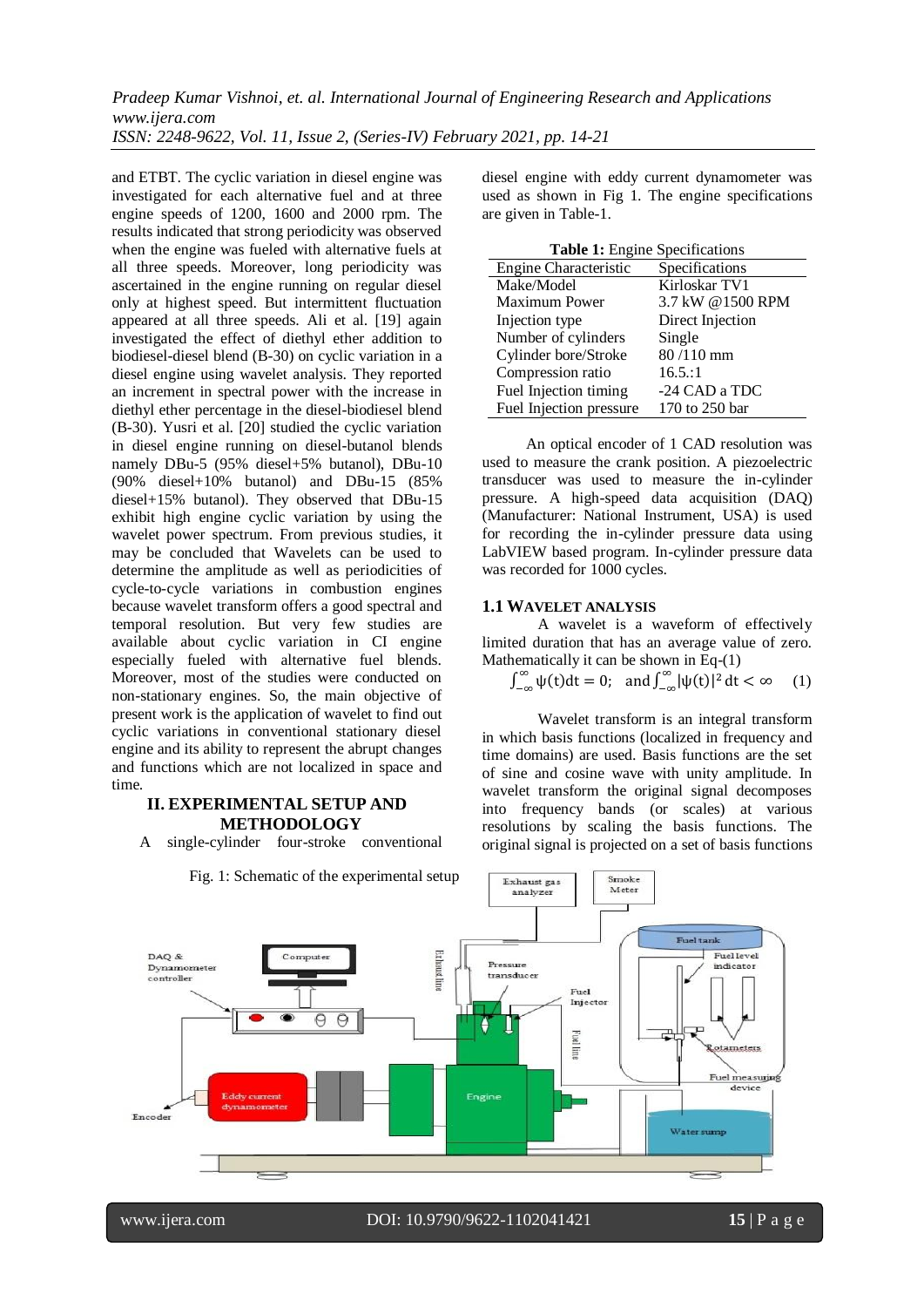called mother wavelets. The scale and translation parameters make the difference between various wavelet functions. Originally, Morlet thought the wavelets as a family of functions generated from translations and dilations of a single function (known as mother wavelet). Daughter wavelet in terms of mother wavelet is presented by Eq-(2) [21- 22]

$$
\psi_{a,b}\left(t\right)=\tfrac{1}{\sqrt{a}}\;\psi\left(\tfrac{t-b}{a}\right)\qquad a,b\;\varepsilon\;\text{R}\qquad \qquad (2)
$$

Where, a= Dilation (scale) parameter,

b= Translational (position) parameter

Wavelet can be stretched or compressed and shift or translate along the time axis by using dilation 'a' and translational parameter 'b' respectively. The function  $\psi_{a,b}(t)$  is multiplied by a factor  $1/\sqrt{a}$  to get the same energy for all values of scale parameter 'a'. Scaling parameter is very similar to zoom lens as it decreases and increases the time width at higher frequencies and smaller frequencies in the signal respectively. [23]

#### **2.2 SELECTION OF WAVELET TRANSFORM**

Wavelet transform can be divided into two types: continuous wavelet transform (CWT) and discrete wavelet transform. Choosing an appropriate wavelet transform could be very challenging for the one who is new to wavelet analysis. Although very vast literature is available on a wavelet, unfortunately very few researchers or authors have given proper advice to select the suitable wavelet transform. Addison [24] reported that CWT can capture non-stationary signals because it gives a very high spectral and temporal resolution. Furthermore, Albarbar[25] observed that CWT is very sensitive to engine speed and load variations. Moreover, the injection process and lubrication related faults of an engine can be detected at early stages. In the present study, morlet wavelet was used to analyze time-series data or signal, because it is suitable to capture oscillatory behavior [1]. Torrence and Compo[26] reported that the shape of a wavelet should be chosen based on the types of the feature present in the time series data or signal to be analyzed. The continuous wavelet transform (CWT) divides the signal into a set of functions, called wavelets. Furthermore, for a given continuous signal  $x(t)$  CWT can be written mathematically by Eq. 3:

$$
CWT(a, b) = \frac{1}{\sqrt{a}} \int_{-\infty}^{\infty} x(t) \psi\left(\frac{t-b}{a}\right) dt, b \in (3)
$$

Where  $\psi(t)$  is the mother wavelet and further dilated and translated form of mother wavelet is given by Eq-2. The outcomes of CWT are called wavelet coefficients which are the functions of time and scale. The similarity between the original signal and the wavelet function depends on wavelet coefficients. Higher the coefficient more would be

the similarity between the original signal and the wavelet function [25].

In the present study, morlet wavelet is used because most of the mechanical signals and impulses are oftentimes leads to fault and morlet wavelet is almost similar to impulse component [27].

Wavelet power spectrum (WPS) is used to get information about the fluctuation of variances at different frequencies or scale. The squared modulus of CWT gives the magnitude of signal energy at a particular scale 'a' and certain position 'n'. This mathematical expression, shown in Eq-4, is called WPS or scalogram. Normalized WPS can be obtained by dividing it with  $\sigma$ 2 to get power relative to white noise. Therefore, mathematical expression for WPS and normalized WPS are shown in Eq-4 and Eq-5 respectively.

$$
WPS = |CWT_{n}|^{2}
$$
 (4)  
NormalizedWPS = 
$$
\frac{|CWT_{n}|^{2}}{\sigma^{2}}
$$
 (5)

Where  $\sigma$  is the standard deviation and modulus of CWT represent the magnitude.

WPS can be obtained by plotting contours of the surface on the time-frequency plane. One can easily understand that how much each frequency band contributed to the energy of a given signal over a certain time interval by using WPS. In other words, it gives the information about the event with higher variances at certain frequencies and time duration. Furthermore, any system can be modified or controlled by using WPS. It also represents the distribution of energy in the signal or data.

Global wavelet spectrum is defined as a time average of WPS and can be calculated by using the Eq-6:

$$
GWS = W_s = \frac{1}{N} \sum_{n=1}^{N} |CWT_n(a)|^2
$$
 (6)

Where,  $W_s$  is the global wavelet spectrum.

Dominant periodicities can be determined by using the global wavelet spectrum as peak location represents the highest periodicities. In this study, the wavelet power spectra (WPS) and global wavelet spectrum (GWS) of Pmax time series for different loads are plotted with the help of Morlet wavelet. For the calculation of WPS and GWS, a MATLAB code was used by taking reference.[28]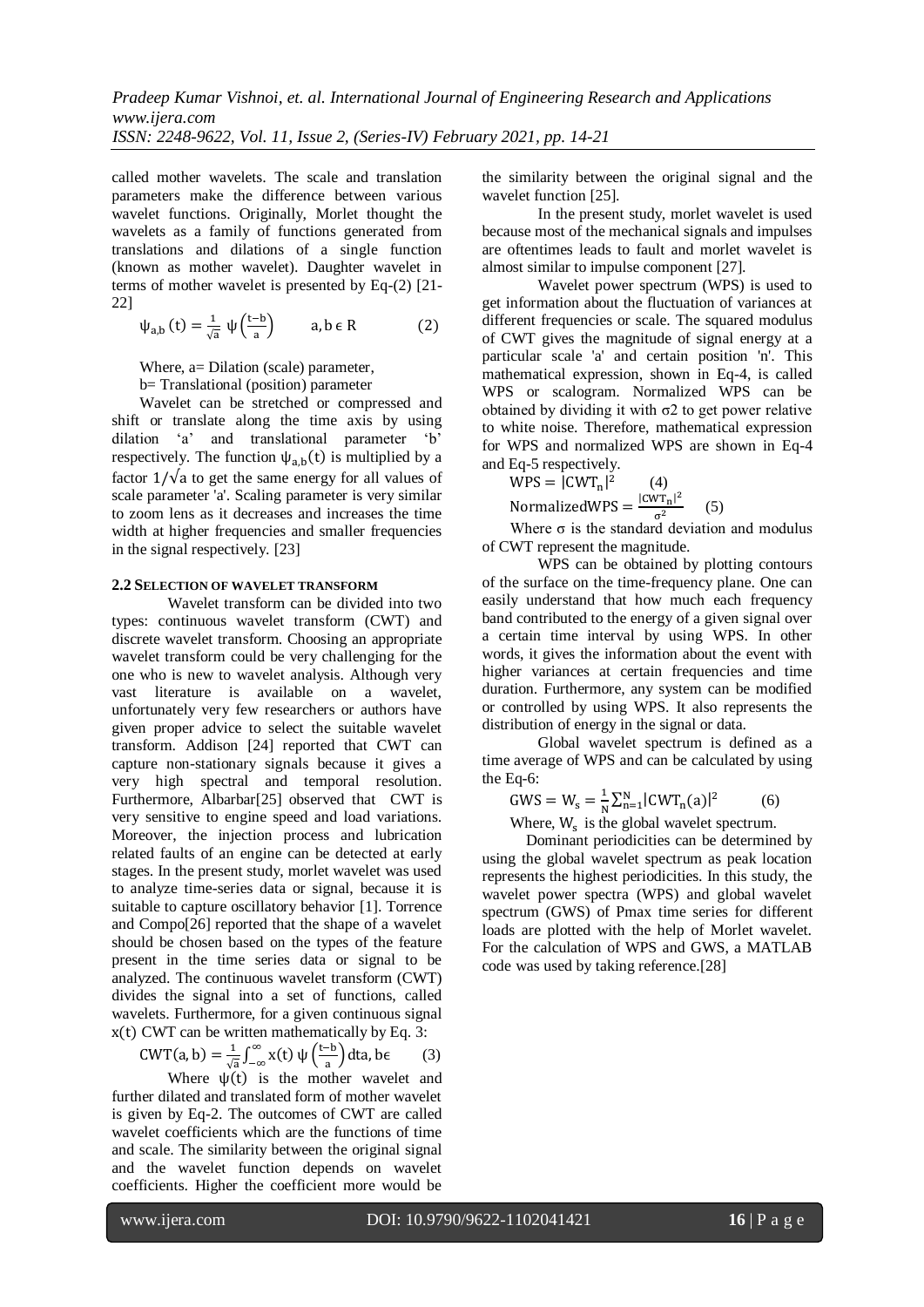## **III. RESULTS AND DISCUSSION**

Cyclic variation of Pmax in diesel engine for 1000 consecutive combustion cycles was used for combustion stability analysis. WPS and GWS of Pmax were calculated for different loads. WPS represents the intensity of variation in Pmax time series using contour plots. It has number of cycles on the x-axis and different period or frequency band on the y-axis. The dark red color in the contour plot signifies the highest variation whereas blue color shows the lowest variation or energy of the given signal or data. Logarithmic scale (log base 2) color bar is used to represent the intensity of variation i.e., value -2 is  $2^{-2}$  which is equal to  $\frac{1}{4}$ . U-shaped thick

.

curve is known as the cone of influence (COI). It is defined as the region where edge effect becomes imperative. It is observed to be lower and higher at high and low frequencies of a signal respectively. Because artifacts introduced by discontinuity at high frequencies vanished in no time while at lower frequencies time taken for the edge effect is longer i.e., one has to wait for quite some time before the wavelet is drawn into observation interval. Therefore, this thick line represents 5% level of significance i.e., area above which is significant. GWS depicts dominant periodicities and having power on the horizontal axis and period on the vertical axis.



Fig 3: WPS and GWS of Pmax for PM5 at 25% load

Fig. 2 (a), 3(a) and 4(a) represent the variation of time series data of Pmax for diesel, PM5 and PM10 respectively at 25% engine load. And further Fig. 2 (b)-(c), 3(b) -(c) and 4(b) -(c) represent the WPS and GWS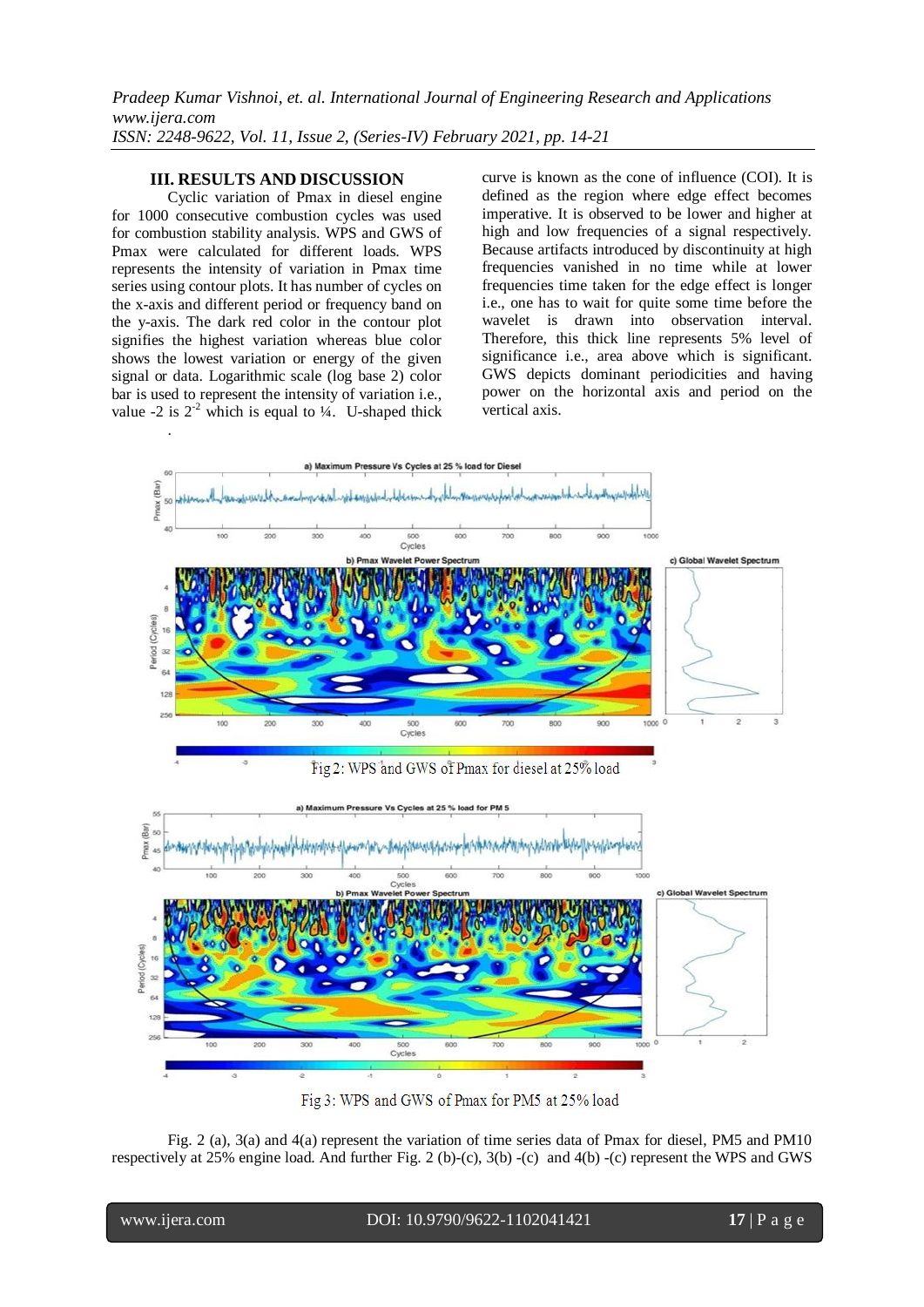of the Pmax time series for diesel, PM5 and PM10 respectively at 25% engine load and an engine speed of 1500 rpm. From Fig 2(b), it was observed that period band with low intensity of period 4-8 and 8-16 have the strong



Fig 4: WPS and GWS of Pmax for PM10 at 25% load

intensity of variance during the cycle ranging from 326–342 and 558–587 respectively. Furthermore, Fig. 2(c) reveals that the power of GWS is lower at a lower intensity of periods.



Fig 5: WPS and GWS of Pmax for diesel at 50% load

In fig 3 (b) WPS of Pmax of PM5 shows that periodic band with low intensity of period 4-8 and 8-16 have higher cyclic variation in cycle ranging from 361-383, 622-642, 842-888 and 129-157 respectively. In Fig.3(c), GWS power is found to be higher at lower intensity periods. This may be due to amplification of GWS power at higher period.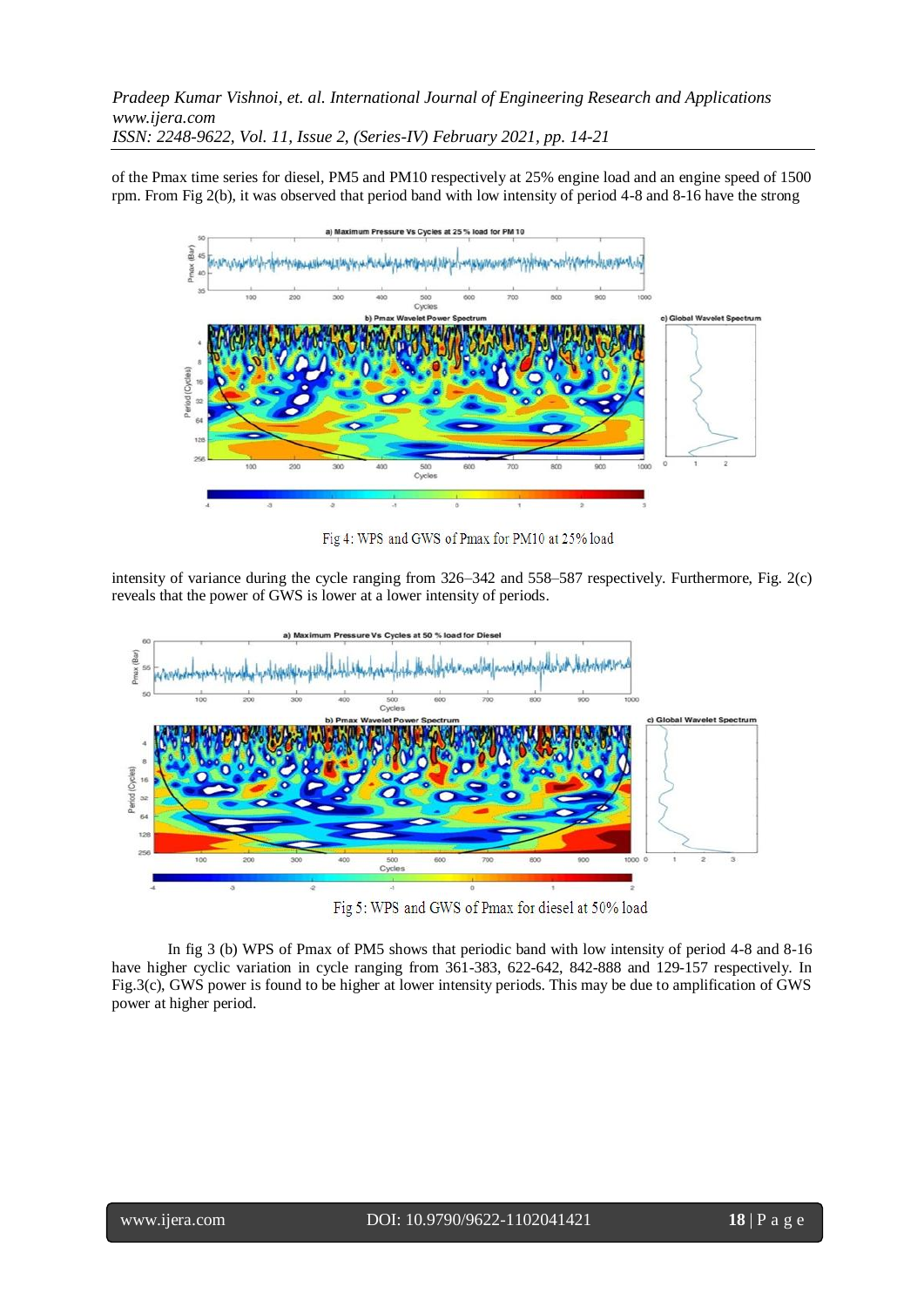

Fig 6: WPS and GWS of Pmax for PM5 at 50% load

Fig 4(b) reveals that periodic band with less intensity of period 4-8 and 8-16 have strong cyclic variation in cycle ranging from 524-546, 890-945 and 715-746 respectively. It is also observed in Fig 4(c) that the power of GWS is found to be higher at higher intensity periods.



Fig 7: WPS and GWS of Pmax for PM10 at 50% load

Further, Fig. 5 (a), 6 (a) and 7 (a) depict the variation of time series data of Pmax for diesel, PM5 and PM10 respectively at 50% engine load and Fig. 5 (b)-(c), 6 (b)-(c) and 7 (b)-(c) represent the WPS and GWS of the Pmax time series for diesel, PM5 and PM10 respectively at 50 % engine load and an engine speed of 1500 rpm. It is clear from Fig. 5 (b) that periodic band with low intensity of period 4-8 and 8-16 have higher cyclic variation in cycle ranging from 578-610, 795-838 and 357-382 respectively. Furthermore periodic band with a moderate intensity of period 16-32 have a higher

cycle to cycle variation in cycle ranging from 823- 902. Fig. 5 (c) reveals that GWS power is increased with the increase of period intensity.

In fig 6 (b) lower intensity period band 4-8 depict strong cyclic variation in cycle ranging from 150-334, 669-697. Moderate intensity period band 32-64 shows the higher cyclic variation in cycle ranging from 379-457 and 783-842. Furthermore higher intensity period band 64-128 also shows strong cycle to cycle variation. Fig 6(c) again reveals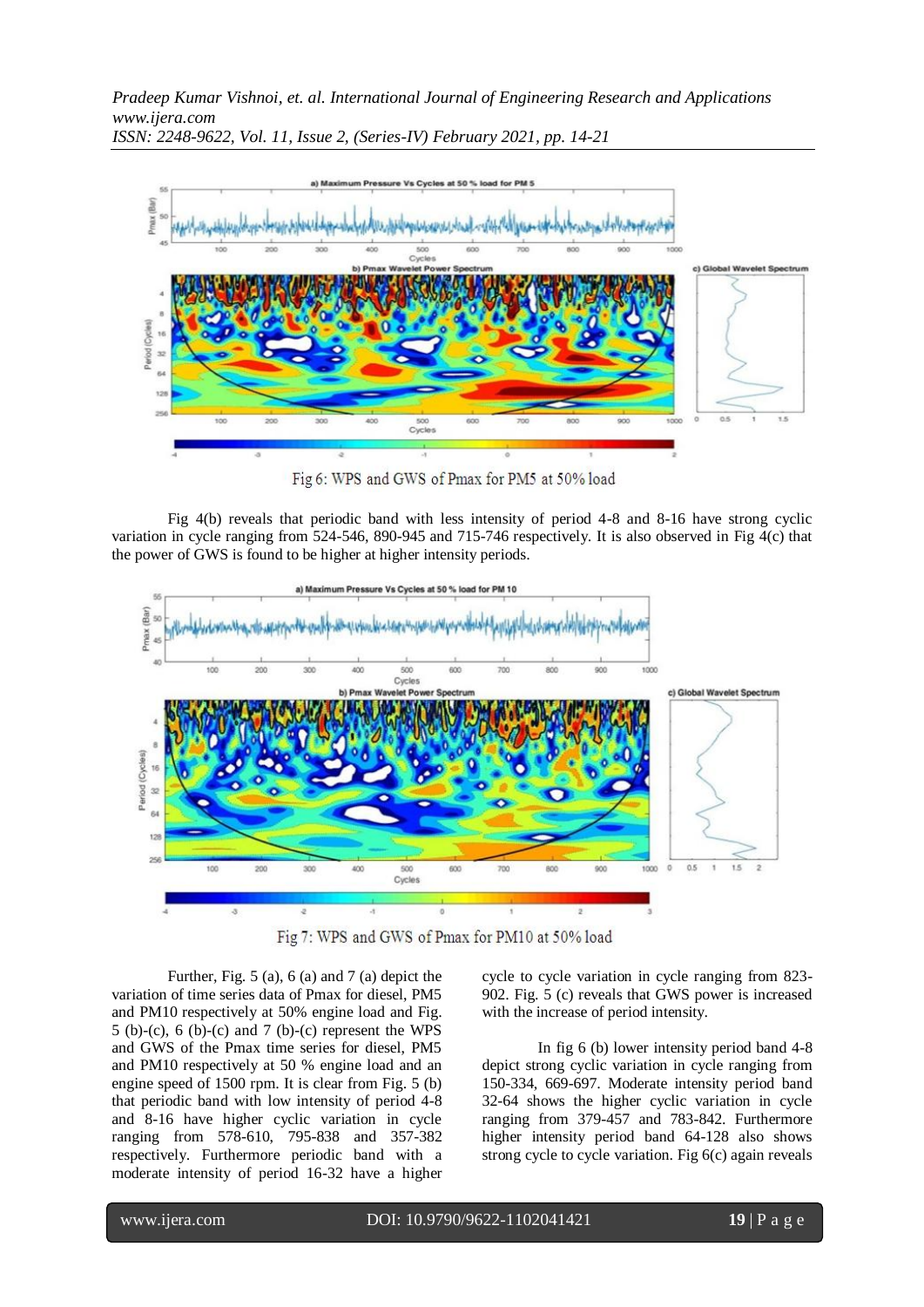that higher GWS power at the high-intensity periodic band.

Fig 7 (b) depicts that only lower intensity period band 4-8 have higher cyclic variation in cycle ranging from 179-203, 317-342, 670-785 and 824- 900. There is no sign of strong or higher cyclic variation at moderate and high-intensity period bands. GWS power was also found to be higher at the low periodic band (Fig  $7(c)$ ).

## **IV. CONCLUSION**

In order to get better performance and operation of an engine, the combustion inside the cylinder should be stable. In other words, the cycle-to-cycle variation has to be as low as possible. Therefore, the cycle-to-cycle variation in diesel engine was investigated in the present study by using the wavelet technique. Based on wavelet analysis results the following conclusions can be drawn-

1. The WPS results at 25% load indicated the strong intensity variance at high frequencies for both the bends i.e., PM-5 and PM-10 and neat diesel.

2. GWS results indicate that peak power of GWS for both the blends was slightly decreased as compared to diesel. However, the peak power of GWS for PM-10 was shifted towards the higher frequencies as compared to diesel and PM-5.

3.The WPS results at 50% load indicated, the higher variation at high frequencies for diesel and PM-10 while for PM-5 the high-intensity variance was get shifted towards the low frequencies.

4. GWS results at 50% load indicate that peak power was again decreased for both the blends as compared to diesel and peak power for both the blends have shown a similar trend as diesel.

By and large, it may be concluded that 1-pentanol and methanol have the potential to mitigate the cyclic variation or combustion instability. Furthermore, the wavelet technique is an effective tool to analyze cyclic variations in different combustion parameter and subsequently can be used to develop an effective engine control system.

#### **ACKNOWLEDGEMENTS**

The Research Facility at Internal Combustion Engine Laboratory in the Mechanical Engineering Department, College of Technology, G.B.P.U.A.T., Pantnagar, Uttarakhand, India is duly acknowledged. Also, thanks to Dr P.C. Tewari, Associate Professor, Department of Mechanical Engineering, College of Technology, G.B.P.U.A.T., Pantnagar India for valuable guidance in conducting experiments.

#### **REFERENCES**

[1]. R. Tily and C. J. Brace, "Analysis of cyclic variability in combustion in internal

combustion engines using wavelets," Proc. Inst. Mech. Eng. Part D J. Automob. Eng., vol. 225, no. 3, pp. 341–353, 2011, doi: 10.1177/09544070JAUTO1723.

- [2]. M. R. Saxena and R. K. Maurya, "Characterization of Cycle-to-Cycle Variations in Conventional Diesel Engine Using Wavelets," pp. 135–155, 2018, doi: 10.1007/978-981-10-7575-9\_7.
- [3]. A. K. Sen, G. Litak, K. D. Edwards, C. E. A. Finney, C. S. Daw, and R. M. Wagner, "Characteristics of cyclic heat release variability in the transition from spark ignition to HCCI in a gasoline engine," Appl. Energy, vol. 88, no. 5, pp. 1649–1655, 2011, doi: 10.1016/j.apenergy.2010.11.040.
- [4]. A. K. Sen, J. Zheng, and Z. Huang, "Dynamics of cycle-to-cycle variations in a natural gas direct-injection spark-ignition engine," Appl. Energy, vol. 88, no. 7, pp. 2324–2334, 2011, doi: 10.1016/j.apenergy.2011.01.009.
- [5]. X. Duan, B. Deng, Y. Liu, S. Zou, J. Liu, and R. Feng, "An experimental study the impact of the hydrogen enrichment on cycle-to-cycle variations of the large bore and lean burn natural gas spark-ignition engine," Fuel, vol. 282, Dec. 2020, doi: 10.1016/j.fuel.2020.118868.
- [6]. A. K. Sen, S. K. Ash, B. Huang, and Z. Huang, "Effect of exhaust gas recirculation on the cycle-to-cycle variations in a natural gas spark-ignition engine," Appl. Therm. Eng., vol. 31, no. 14–15, pp. 2247–2253, Oct. 2011, doi: 10.1016/j.applthermaleng.2011.03.018.
- [7]. M. Akif Ceviz, A. K. Sen, A. K. Küleri, and I. Volkan Öner, "Engine performance, exhaust emissions, and cyclic variations in a lean-burn SI engine fueled by gasoline-hydrogen blends," Appl. Therm. Eng., vol. 36, no. 1, pp. 314–324, Apr. 2012, doi: 10.1016/j.applthermaleng.2011.10.039.
- [8]. R. Maurya and M. R. Saxena, "Investigation of Effect of Butanol Addition on Cyclic Variability in a Diesel Engine Using Wavelets," pp. 965–976, doi: 10.1007/978-3- 319-47952-1.
- [9]. R. K. Maurya and A. K. Agarwal, "Experimental investigation of cyclic variations in HCCI combustion parameters for gasoline-like fuels using statistical methods," Appl. Energy, vol. 111, pp. 310–323, 2013, doi: 10.1016/j.apenergy.2013.05.004.
- [10]. M. H. Mat Yasin et al., "Cylinder Pressure Cyclic Variations in a Diesel Engine operating with Biodiesel-Alcohol Blends," Energy Procedia, vol. 142, pp. 303–308,